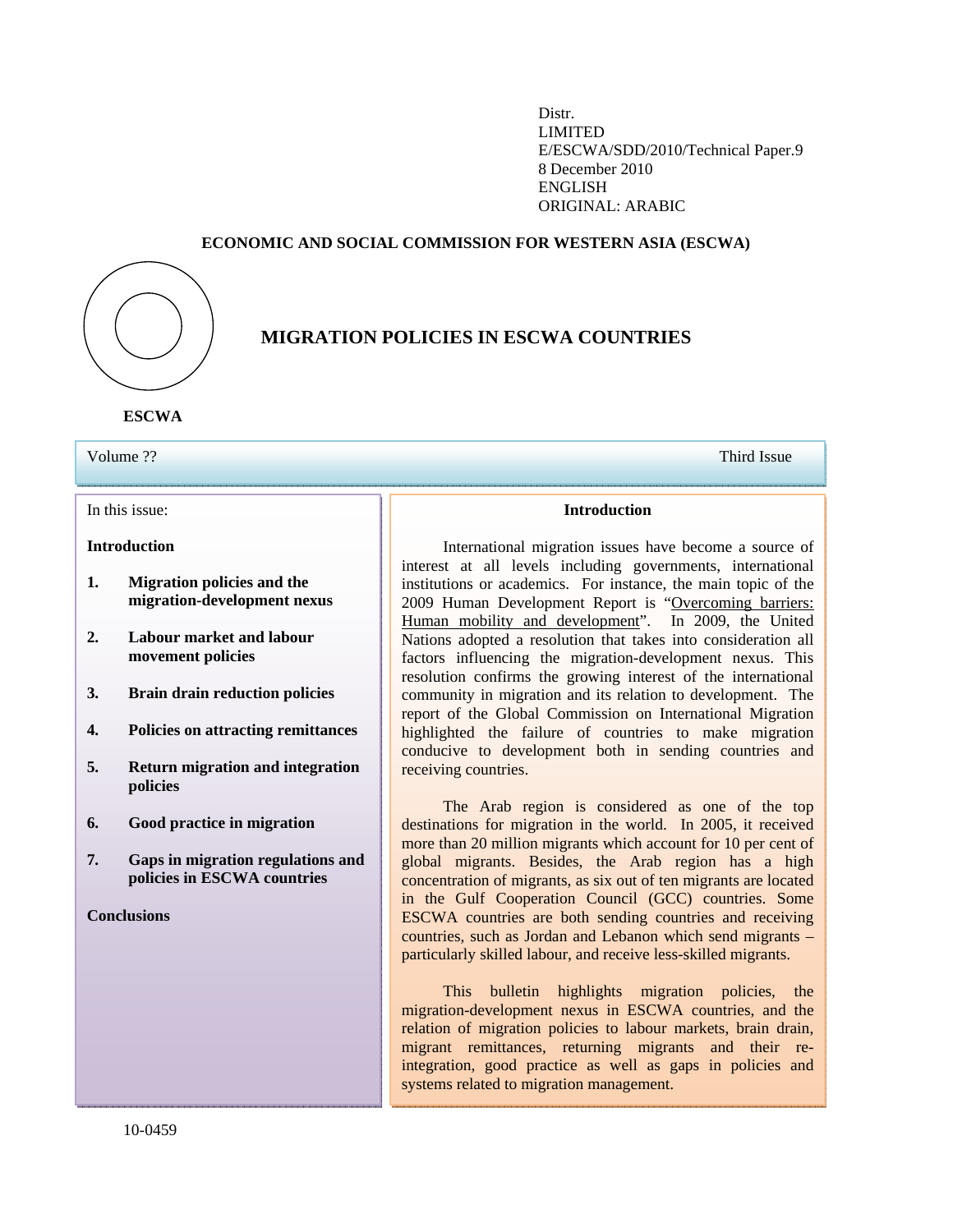## **1. Migration policies and the migration-development nexus**

 The migration-development nexus is intertwined and multidimensional. In fact, economic theories and applied evidence could not identify a single trend of the migration impact on development. It is clear, however, that migration and development in the ESCWA region are strongly interlinked, both in sending countries and receiving countries which are equally welcoming and showing their interest in integrating international migration into their development efforts. In this context, the interlinked policies on migration and development should be integrated to maximize migration benefits. International migration involves three movements, as follows:

 (1) Movement of migrant workers inducing changes in population and labour force sizes and in demographic structure. In this case, foreign workers reduce unemployment in sending countries and bridge the labour force deficit in receiving countries. However, this movement may disintegrate families in the sending countries on the one hand, and exert pressure on basic services and infrastructure in receiving countries due to demographic increase on the other hand;

 (2) Movement of expertise and knowledge brought by migrant individuals who also acquire new skills and thoughts from abroad. As such, the movement of migrants implicitly involves a "cognitive capital" movement especially upon the return of migrants to their countries of origin. However, in some cases, this movement may deprive sending countries of key expertise and skills, thereby adversely affecting their competitiveness. This negative impact can be reduced by maintaining linkages with sending countries and benefiting from acquired techniques;

 (3) Movement of funds whereby remittances of migrants play a significant role in the life of their relatives staying in their countries. Besides, remittances may sometimes have an investment role although they may aggravate inflation and deepen disparities between beneficiaries and non-beneficiaries.



 The International Organization for Migration (IOM) will issue an "introductory guide" on integrating migration and development, targeting stakeholders responsible for incorporating migration into strategic plans in developing countries.

## **2. Labour market and labour movement policies**

 Migration is considered as a social phenomenon bearing demographic, economic and political dimensions that are closely linked to development. As a component of demographic growth, migration has an upward or downward impact on population size in several countries and regions, and it affects population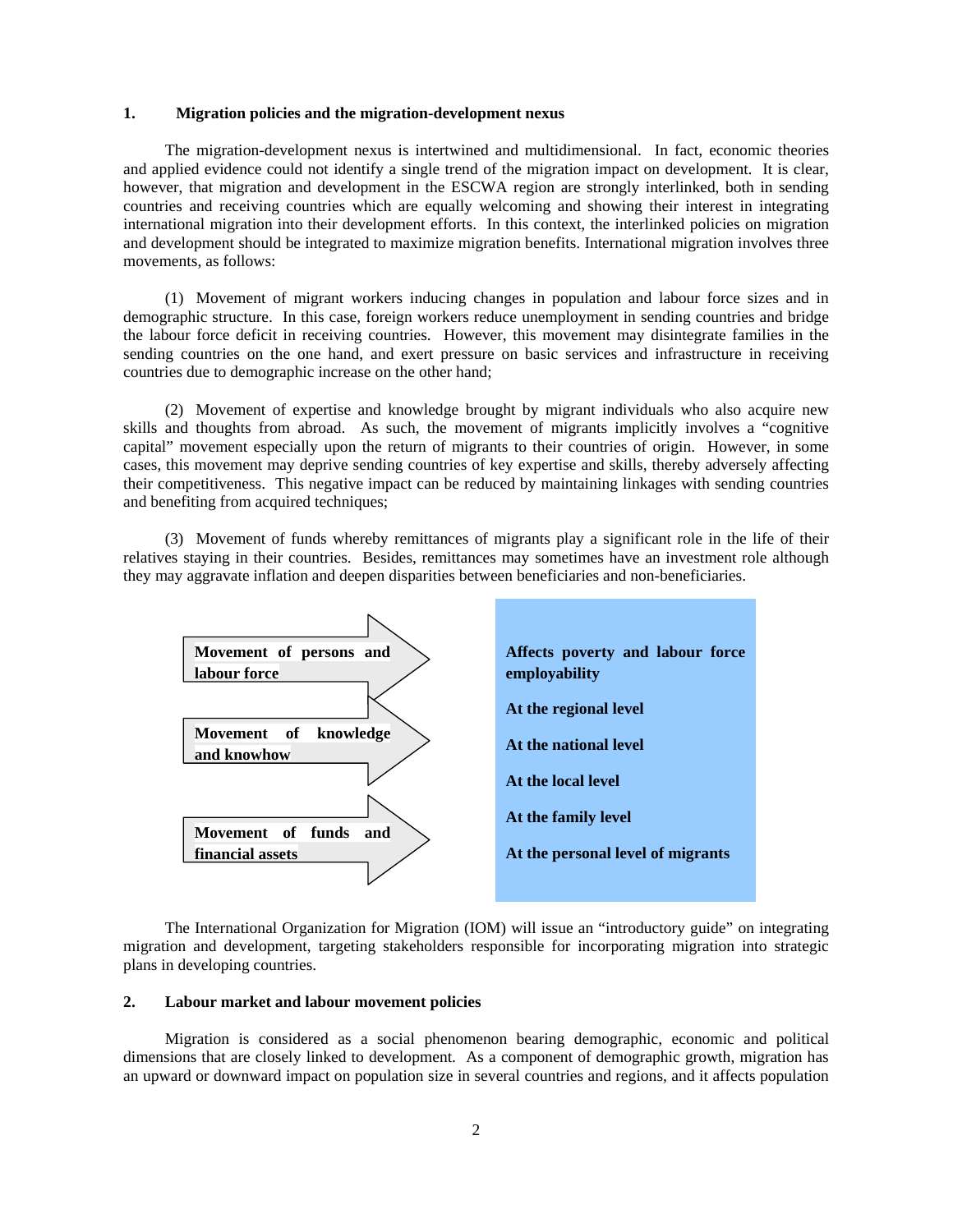profile in sending countries and receiving countries due to its selective approach. Besides, labour migration has a significant impact on labour force size, growth and profile and an impact on economic activities both in sending countries and receiving countries. As a result, labour migration has acquired an influential developmental aspect. Moreover, migration has social and behavioural effects both on migrants and on populations of sending countries and receiving countries, in addition to political effects such as political and security stability as well as racial equilibrium, which are all highly important to achieve development and well-being in society.

 Migration has varied over the years and among regions in terms of size, patterns and trends in the light of increasing disparities among peoples, communities and demographic groups in society at the demographic, social and political levels. Recently, new paradigms of migration emerged as a result of globalization which also redefined migration currents and the quality of workers migrating to receiving countries such as Australia, Canada, the United States of America, and European countries. In fact, globalization focused on attracting and employing workers with scientific and technical skills and expertise from all over the world. Meanwhile, the aforementioned receiving countries increased their policies and laws to counter the immigration of ordinary and traditional labour force.

 The most significant effects of migration on development are reflected in labour market structure, particularly unemployment which may emerge in host countries. However, the negative impact of migration on labour market structure, especially unemployment, is not corroborated by theoretical and applied evidence. In ESCWA countries, the foreign labour force is always viewed as having an adverse impact on unemployment in host countries, notably GCC countries following the Second Gulf War in 1990-1991, and in sending countries which have recently turned into migration transit countries. Furthermore, due to sociopolitical changes over the past twenty years, many ESCWA countries, which are traditionally sending countries, witnessed an inflow of refugees, such as Egypt, Jordan, Lebanon and the Syrian Arab Republic where unemployment was aggravated by such immigration. In the post-Second Gulf War period, the negative impact on unemployment increased in ESCWA sending countries due to the return of migrant workers. In Jordan, for instance, unemployment grew to 25 per cent in the aftermath of the Second Gulf War. Moreover, countries all over the world began adopting selective migration policies towards foreign workers.

 Migration may have another impact on sending countries by causing a salary appreciation due to a supply-demand imbalance in the labour market. This is not the case in some ESCWA countries, such as Egypt where the surplus in labour force did not produce a salary impact; however, this impact started to be felt in the labour markets of Jordan and Lebanon.

 Generally speaking, the role of migration policies is mainly to regulate labour markets for contractual foreign workers in host countries by establishing a ceiling for foreign manpower based on a generic or sectoral approach, as implemented by some ESCWA countries such as Egypt and the Syrian Arab Republic, or by preventing the access of foreigners to specific positions. Most migration policies often overlap with labour market policies, and tend to be more related to labour markets than migration. Although the economic outcome of migration policies is often negative (due to the lost opportunity of hiring cheaper labour force), the social, political and sometimes economic factors (in terms of unemployment prevention) often urge governments to adopt such policies.

#### **3. Brain drain reduction policies**

 The term "brain drain" designates "the international transfer of resources in the form of human capital and mainly applies to the migration of relatively highly educated individuals from developing to developed countries. In the non-academic literature, the term is generally used in a narrower sense and relates more specifically to the migration of engineers, physicians, scientists and other very highly skilled professionals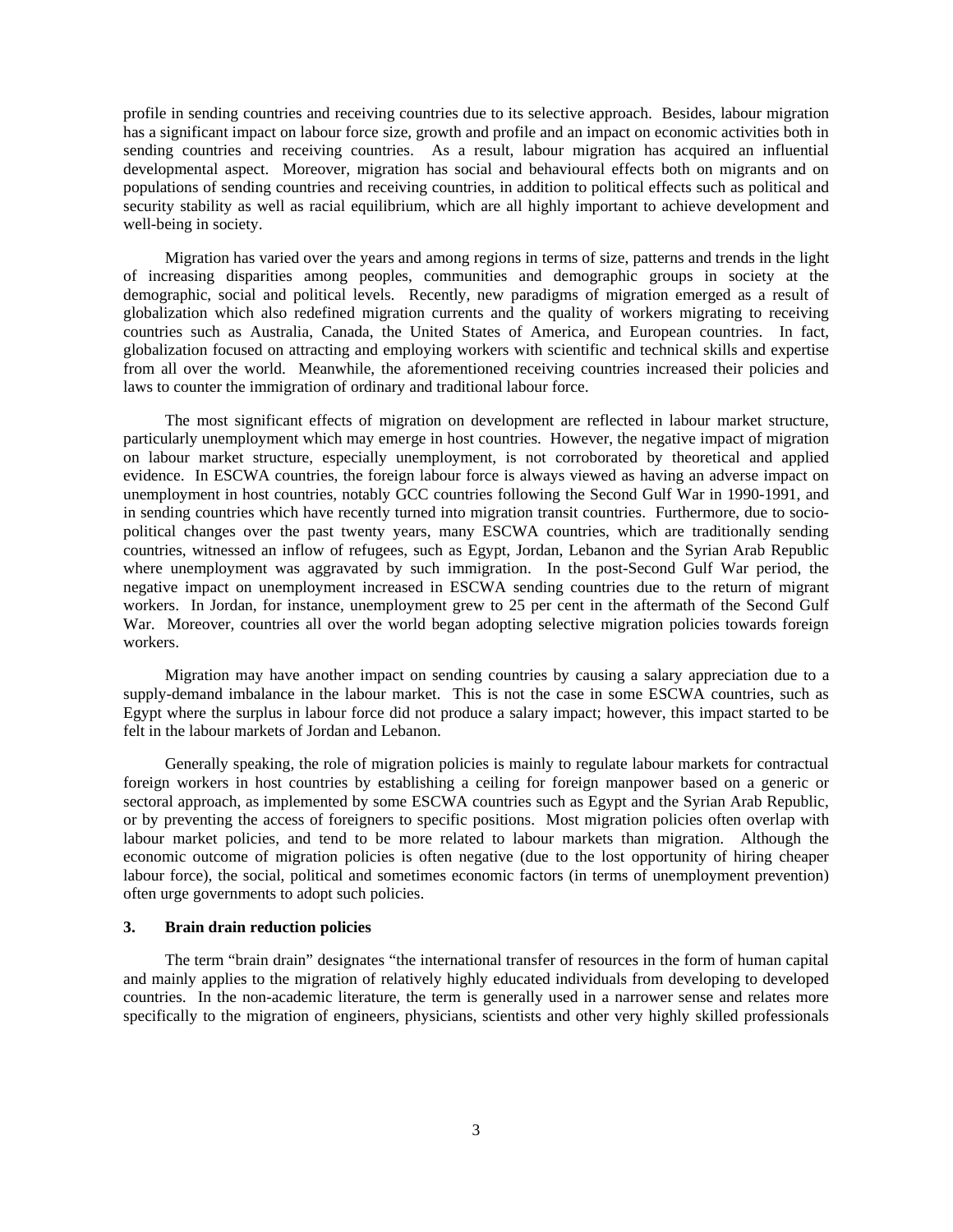with university training".<sup>1</sup> This is a global phenomenon affecting both poor and rich countries although it is typically oriented from southern developing countries to northern developed countries and from less developed to more developed countries which have embarked on competition to attract this selective type of migration.

 Globalization stimulated brain drain from third world countries to Western industrialized countries by offering tempting financial offers as well as residence and visa facilities, among other incentives. Nevertheless, applied evidence did not produce decisive results establishing that brain drain in the ESCWA region reached the point of exhausting intellectual potential due to migration. One of the reasons is the lack of information and data that enable researchers to define the migrant profile. Available data do not indicate whether all countries are sending skilled labour only, such as the case of Egypt which sends high-skilled but also low-skilled migrants. Brain drain is also dependent on the situation and nature of the labour market in sending countries where migration may not necessarily imply brain drain. Evidence shows different patterns of migration. Jordan and Lebanon, for instance, send skilled labour. According to sources from the League of Arab States, the Arab Labour Organization (ALO), the United Nations Educational, Scientific and Cultural Organization (UNESCO) as well as some international and regional organizations concerned with migration, Arab countries account for a third of brain drain in developing countries; 50 per cent of physicians, 23 per cent of engineers and 15 per cent of scientists of the total Arab skilled graduates migrate to Canada, Europe and the United States of America in particular; and 54 per cent of Arab students who study abroad do not return to their countries. According to the Organisation for Economic Co-operation and Development (OECD) data, around 26,962 Arab physicians work only in four OECD countries and are distributed as follows: the United States of America (14,496), the United Kingdom (6,537), France (5,545) and Canada (384) as shown in the table below.

|                            | The United States of America | Canada            | France  | The United Kingdom | <b>Total</b> |
|----------------------------|------------------------------|-------------------|---------|--------------------|--------------|
| Algeria                    | 106                          | 24                | 3 2 7 3 | 53                 | 3456         |
| Egypt                      | 655                          | $\qquad \qquad -$ | 148     | 2 7 4 1            | 3544         |
| Iraq                       | 1 100                        | 82                | 21      | 2 1 2 3            | 3 3 2 6      |
| Jordan                     | 881                          | $- -$             | 5       | 205                | 1 0 9 1      |
| Kuwait                     | 85                           | --                | --      | 16                 | 101          |
| Lebanon                    | 3 0 2 2                      | 136               | 233     | 54                 | 3 4 4 5      |
| Morocco                    | 76                           | 5                 | 805     | $\overline{4}$     | 890          |
| Oman                       | 7                            | $- -$             | $- -$   | 20                 | 27           |
| Saudi Arabia               | 196                          | 32                | $- -$   | 618                | 846          |
| The Libyan Arab Jamahiriya | 123                          | 79                | 3       | 659                | 864          |
| The Syrian Arab Republic   | 3657                         | 26                | 881     |                    | 4564         |
| The United Arab Emirates   | 4 5 4 9                      | $\qquad \qquad -$ | $- -$   | 28                 | 4577         |
| Tunisia                    | 39                           | $- -$             | 176     | 16                 | 231          |
| <b>Total</b>               | 14 4 9 6                     | 384               | 5 5 4 5 | 6 5 3 7            | 26 962       |

ARAB MIGRANT PHYSICIANS WORKING IN SOME OECD COUNTRIES - 2005

*Source*: OECD Database on immigrants in OECD countries 2005 (DIOC-2005), forthcoming.

 Even if the intellectual potential of the region is exhausted as a result of brain drain, it will be attributed not only to salary disparities between sending countries and receiving countries but also to discrepancies in the institutional system regulating work environment and labour market. If that system collapses in sending countries, it will hamper the professional mobility and progress of skilled labour. As such, reducing brain drain largely relies on the capacity of sending countries to adopt relevant reduction policies. There are two kinds of policies aimed at reducing brain drain: First, creating an environment

 $\overline{\phantom{a}}$ <sup>1</sup> F. Docquier and H. Rapoport, "The Brain Drain", Institut de Recherches Économiques et Sociales, Département des Sciences Économiques, Université Catholique de Louvain, Octobre 2006.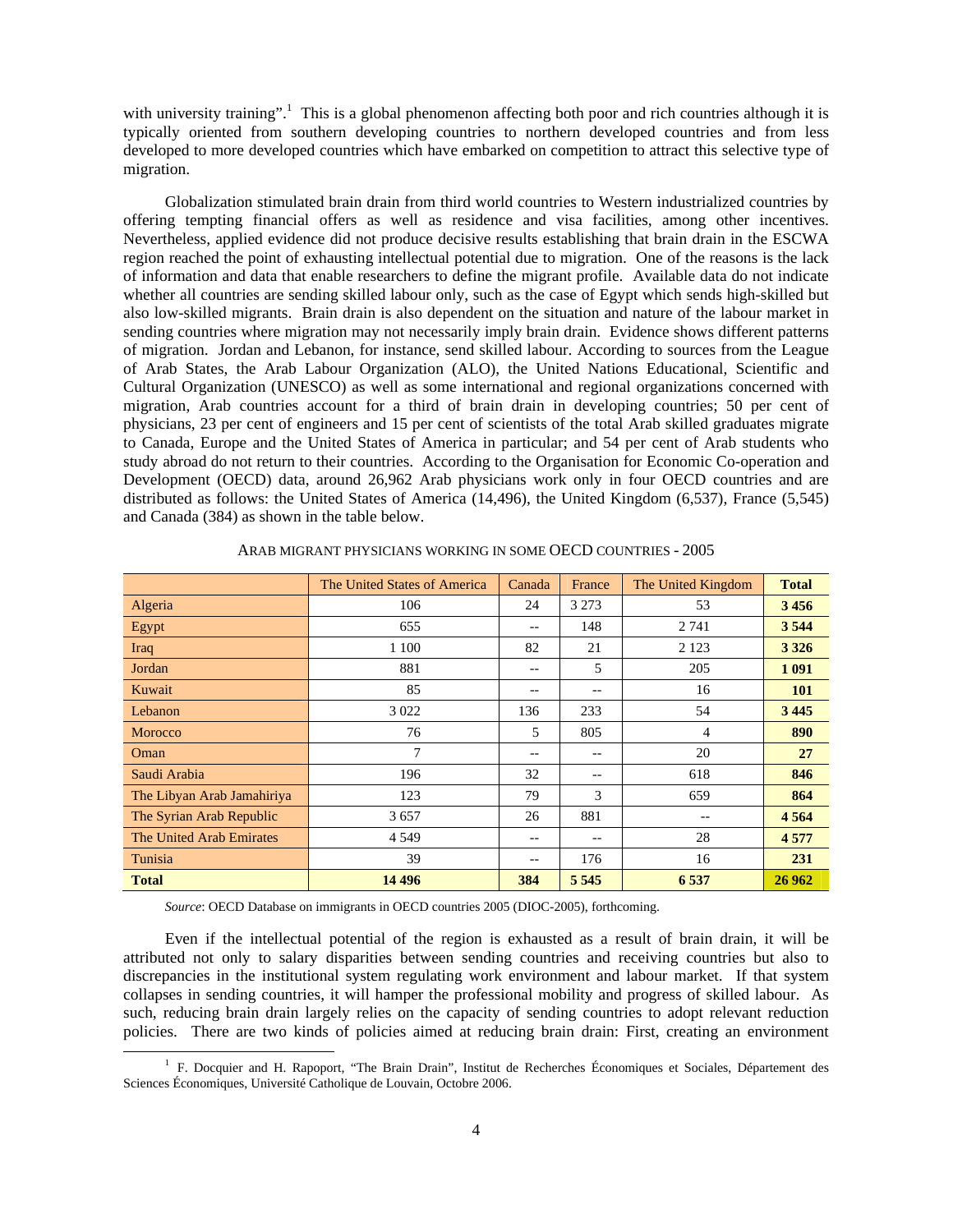conducive to brain drain reduction by encouraging highly skilled workers to remain in their countries of origin. These policies are linked to the level of economic development in the country but some short-term policies can be adopted such as increasing the salaries of scientists, university professors and other specialized skills. The second kind is the set of policies adopted by many countries around the world to bring migrant skills back to their countries of origin for short and regular periods to let them contribute to their country development. To achieve that purpose, special incentive programmes can be implemented to motivate migrants. For instance, the American Association of Physicians of Indian Origin serves as a real model of volunteering by migrant physicians who travel, for short periods, to poor areas in India to provide medical services.<sup>2</sup> Besides, Taiwan called upon migrants to return to their country in order to benefit from their expertise in human or material investment, by supporting relevant programmes to attract migrants such as organizing business trips and offering high salaries to attract them.<sup>3</sup> In some cases, political factors may be the main reason of migration as in Lebanon in the late seventies and eighties, Algeria in the nineties and others.<sup>4</sup>

 Brain gain occurs when brain drain is beneficial to sending countries in terms of transfer of technology, investments and trade exchange. The experience of migrant workers in investment and trade, coupled with their capacity to establish strong linkages with their sending countries, further strengthens trade. Besides, brain gain occurs when the non-migrating population of sending countries is encouraged to upgrade its educational level for the purpose of migration. Applied evidence revealed that some countries, outside the ESCWA region such as the Philippines, have implemented brain gain policies, but evidence did not apply to other countries such as Mexican migrants to the United States of America.<sup>5</sup> In other words, brain gain mainly relies on national policies that establish linkages with migrants. Many countries have adopted these policies which should not necessarily be governmental as they can be undertaken by individuals and associations. Ghana, for instance, established successful linkages between migrants and their relatives to export agricultural goods to Europe in view of maximising benefits from the experience of migrants in European market needs and from the agricultural land potential in the country of origin. Furthermore, project returns were partly used to re-invest in the country of origin, thereby motivating banks to fund local projects and win governmental support for those projects.<sup>6</sup>

 In the ESCWA region, Egypt has a low return on investment in education, including basic or secondary education. Besides, the return on investment in basic education in Egypt is uncommonly lower than the return on investment in secondary education.<sup>7</sup> As a result, if brain drain sometimes exists in the ESCWA region, it may be caused by other internal reasons that should be addressed in the sending country. Furthermore, brain drain largely relates to the migration period. If migration to GCC countries is temporary as in the case of many Egyptian, Jordanian, Syrian and Lebanese migrants, it will reduce brain drain especially that there is no single-pattern migration of highly skilled labour to GCC countries.

 $\overline{2}$  Ron Skeldon (2005), "*Globalization, Skilled Migration and Poverty Alleviation: Brain Drain in Context*", available at: http://www.migrationdrc.org/publications/working\_papers.html.

<sup>3</sup> Kathleen Newland and Erin Patrick (2004), "*Beyond Remittances: The Role of Diaspora in Poverty Reduction in Their Countries of Origin*", Washington, Migration Policy Institute, available at: http://www.livelihoods.org/hot\_topics/docs/ MPIDiaspora.doc.

<sup>4</sup> Phillipe Fargues (2006), "*International Migration in the Arab Region: Trends and Policies*", paper presented at the United Nations Expert Group meeting on International Migration and Development in the Arab Region, Beirut, 15-17 May, 2006; see also: League of Arab States (2008), Regional Report on Arab Labour Migration: Brain Drain or Brain Gain?, Population Policies and Migration Department, Social Affairs Sector.

<sup>5</sup> Robert E.B. Lucas (2008), "International Labour Migration in a Globalizing economy" Carnegie Papers: *Trade, Equity, and Development Program*, Number 92, July, 2008.

<sup>6</sup> Jemini Pandya (2007), "When Investment in not about economics, Migrants making a difference in the development equation", *International Organization for Migration*, Geneva, available at: http://www.iom.int/jahia/Jahia/featureArticleAF/cache/ offonce?entryId=14589.

<sup>7</sup> Heba Nassar (2005), "*Migration, Transfers and Development in Egypt*", Analytical and Synthetic Notes 2005/1 – Political and Social Module, Cooperation Project on the social integration of immigrants, migration and the movement of persons, Florence: European University Institute.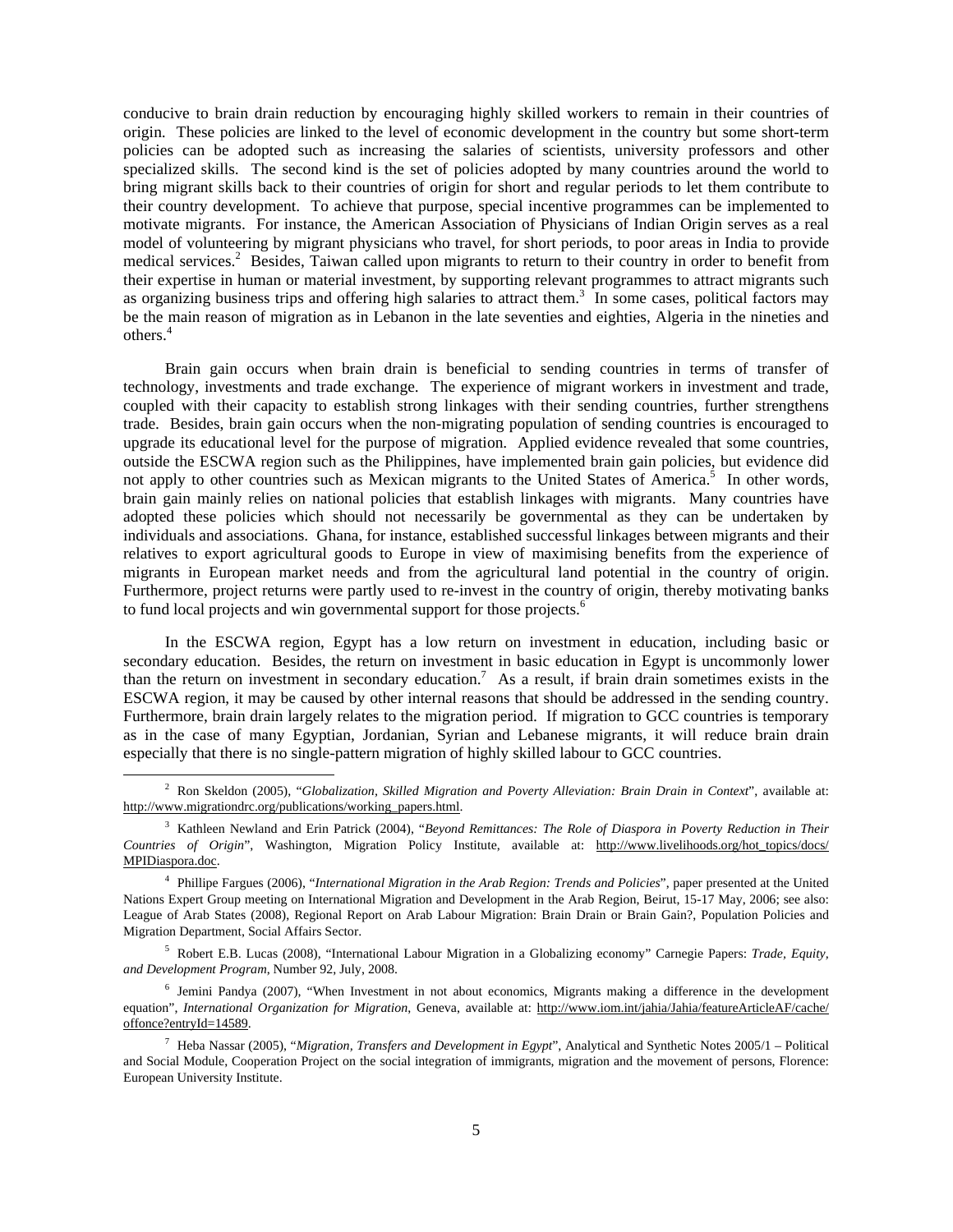As such, brain drain has been very controversial but its impact on sending countries was not decisively proven. Some evidence suggests, however, that the adverse impact of brain drain may be reduced if sending countries adopt sound policies such as conducting labour market reforms and benefiting from migrants and returning migrants.

#### **4. Policies on attracting remittances**

 Two sending countries of the ESCWA region, namely Egypt and Lebanon, rank among the top twenty countries receiving remittances (in absolute value) in the world. Jordan is part of this group of countries in terms of GDP percentage (see figure below). On the other hand, Kuwait, Lebanon, Oman and Saudi Arabia were among the top 20 countries sending remittances in 2006.



TOP TWENTY COUNTRIES IN TERMS OF REMITTANCE INFLOW FIGURE (A) IN ABSOLUTE VALUE 2007 (ESTIMATED FIGURES)

 *Source*: Migration and Remittances Fact Book 2008, Top 10 (March 2008), Development Prospects Group, The World Bank, webpage: http://siteresources.worldbank.org/INTPROSPECTS/Resources/334934-1199807908806/Top10.pdf.



#### FIGURE (B) IN GDP PERCENTAGE OF 2006

 *Source*: Migration and Remittances Fact Book 2008, Top 10 (March 2008), Development Prospects Group, The World Bank, webpage: http://siteresources.worldbank.org/INTPROSPECTS/Resources/334934-1199807908806/Top10.pdf.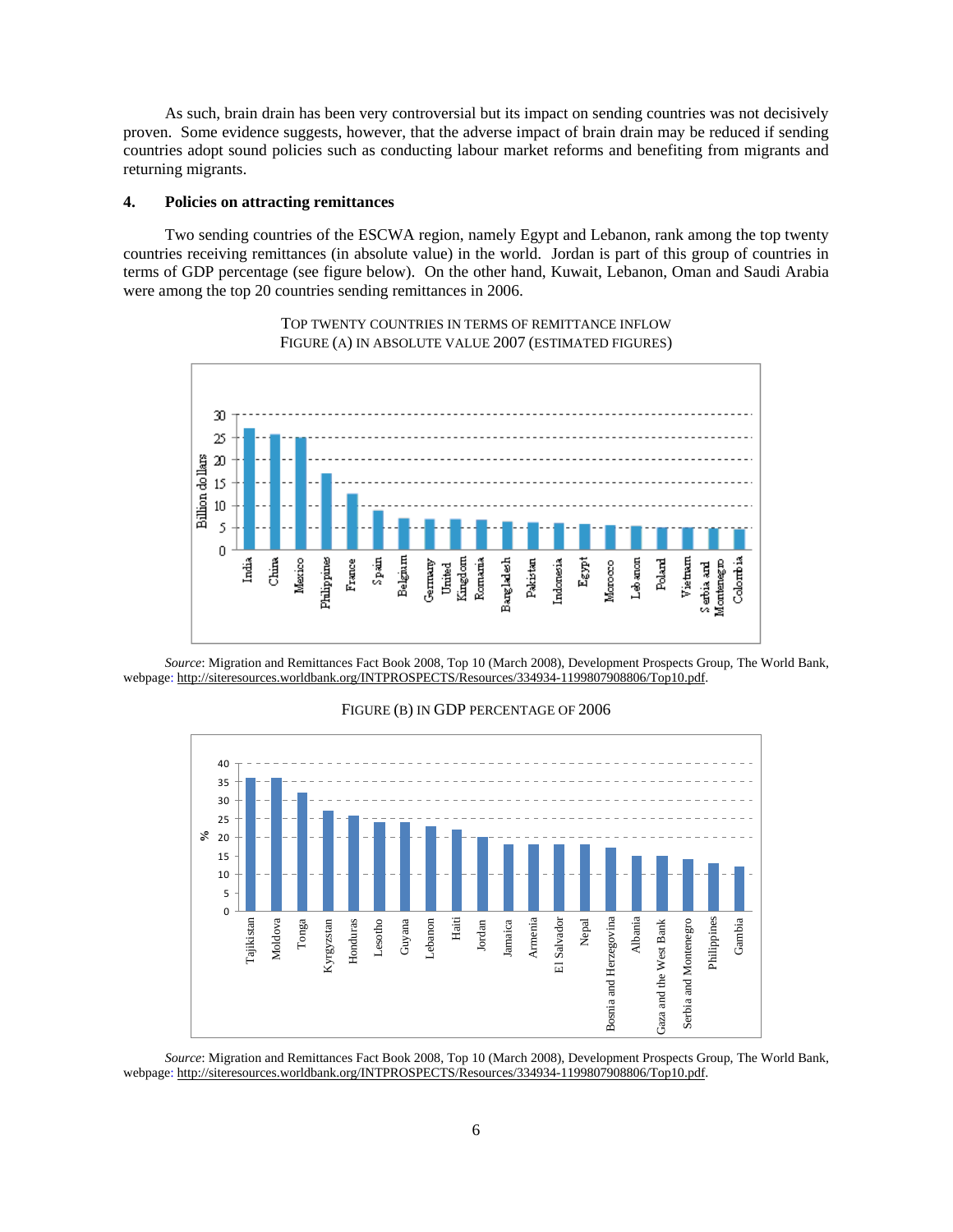Remittances played an important role in the economies of ESCWA sending countries, as they exceeded foreign direct investment and export returns in countries like Egypt and Lebanon in some years, and reached 25 per cent of gross domestic product in Jordan. Some reports also show that remittances reached 14 billion dollars per year in Arab countries or were four times higher than foreign development assistance received by Arab countries.<sup>8</sup> Some countries, such as Jordan, relied on migrant remittances to achieve the targeted economic growth in the seventies and eighties.<sup>9</sup> Remittances are economically important as they are less volatile and less sensitive to economic cycles compared with foreign investments and aids, thereby reducing poverty rates in general. Nevertheless, the impact of remittances on poverty reduction is hindered by some other factors such as the incapacity of the very poor population to migrate. However, the case may be different in the ESCWA region where host countries, namely GCC countries and Europe, are geographically close, and the number of migrants is high, therefore reducing migration costs and allowing the poor to migrate.

 Remittances are often said to be allocated to non-productive investments, notably real estate purchases and consumption,<sup>10</sup> therefore minimizing their positive effects on development. In fact, those effects basically depend on policies adopted to attract remittances such as creating an environment conducive to investment in many ESCWA countries, the development of financial systems to attract remittances, and the prevailing culture and traditions. By adopting suitable policies and creating an adequate institutional system, remittances can be geared towards productive investments. This approach is lacking in many ESCWA countries, and even when the largest share of remittances is allocated to consumption, as in Egypt, $<sup>11</sup>$ </sup> it certainly contributes to poverty reduction especially in the absence of a strong social security network in many ESCWA countries. It is worth mentioning that remittances are not only used for initial expenditure, albeit on consumption, but also help to create, through multiplier effect, employment and investment opportunities for small and medium enterprises, thereby contributing to poverty reduction.

 Many countries in the world adopted policies aimed at attracting and gearing remittances to productive purposes. Some countries levied taxes on remittances, such as Eritrea, but this policy failed. Some other countries sought to maximize remittances during the temporary residence of migrants abroad, such as the Philippines which created tools to reduce remittance costs by introducing special credit cards that charge less than 3 dollars on each remittance. Moreover, the Philippines government designed new programmes to attract migrant resources for development and poverty reduction projects by providing migrants with information about development projects. In 2001, President Fox established, in Mexico, a department for Mexican diasporas, affiliated to the Presidential Office and aimed at strengthening linkages between migrants and their country of origin. To overcome the lack of confidence among migrants in development projects, programmes mobilizing migrant remittances engaged migrants in the implementation, management and follow-up of remittance programmes.

#### **5. Return migration and integration policies**

 Returning migrants play an important role in development by investing the surplus of their savings in their countries of origin, sending regular financial remittances, and transferring the expertise and knowledge

 <sup>8</sup> League of Arab States (2006), Regional Report on Arab Labour Migration, Population Policies and Migration Department, Social Affairs Sector.

<sup>9</sup> Nader Fergany (2001), "*Aspects of Labor Migration and Unemployment in the Arab Region*", Almishkat Center for Research, Egypt (www.almishkat.org), revised February 2001; and Martin Baldwin-Edwards (2005), "*Migration in the Middle East and Mediterranean*" a paper prepared for the Policy Analysis and Research Program of the Global Commission on International Migration.

<sup>&</sup>lt;sup>10</sup> Richard Adams (2006), "Migration, Remittances and Development: The critical Nexus in the Middle East and North Africa", paper presented at the UN Expert Group meeting on International Migration and Development in the Arab region, Beirut, 15-17, May, 2006.

<sup>&</sup>lt;sup>11</sup> Ayman Zohry (2006), "Attitudes of Egyptian Youth towards Migration to Europe", study undertaken for the Information Dissemination on Migration (IDOM) Project.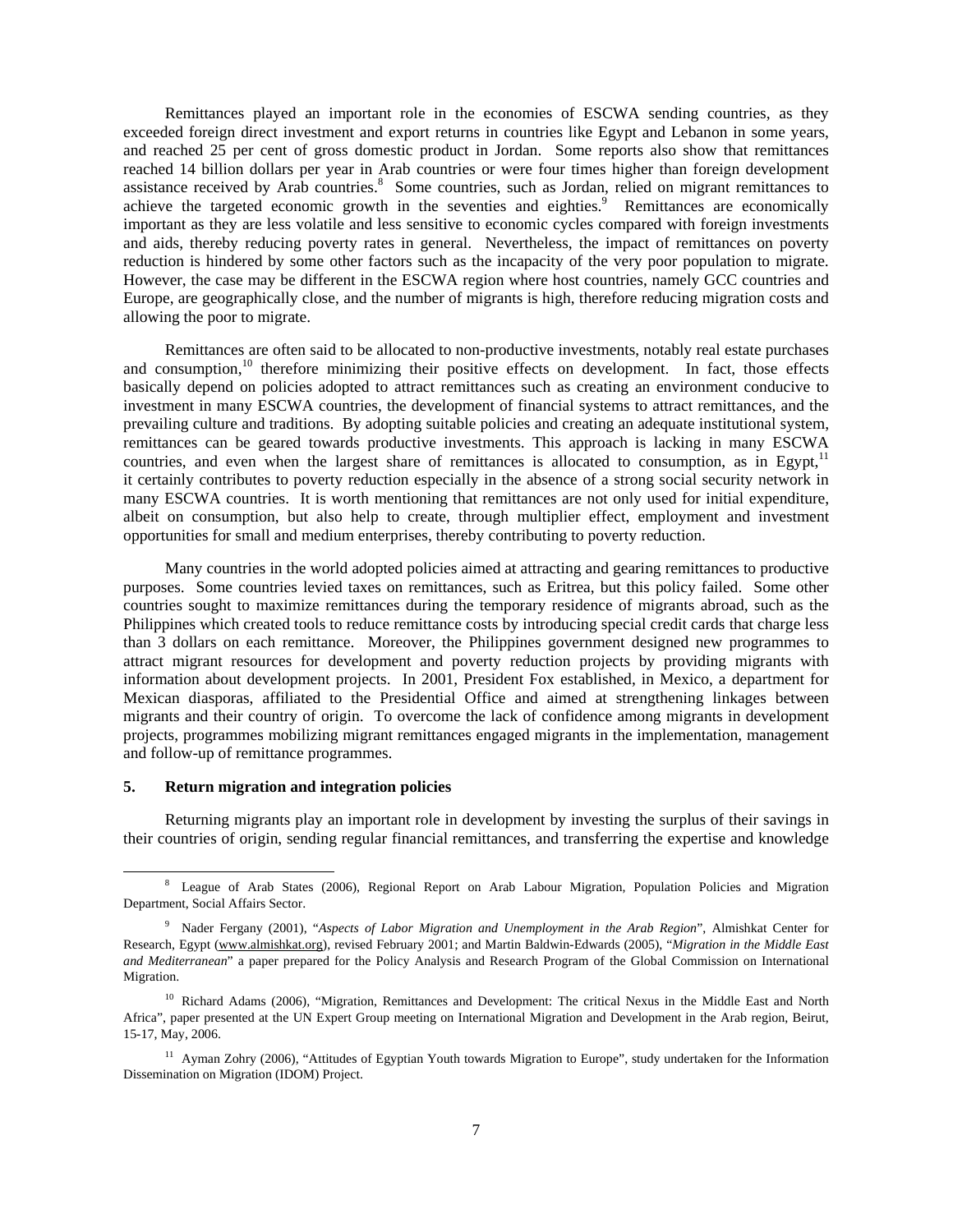acquired abroad. As a result, migrants contribute to economic development in their countries of origin when they return to settle in specific jobs or to launch their own business.<sup>12</sup> In addition to the investments of returning migrants who are equipped with new expertise and skills, the migrant labour force plays an important role in unemployment reduction in sending countries during their absence. This fact is highlighted by studies related to some ESCWA countries. In Egypt, for instance, a study conducted by Jackline Wahba shows that returning migrants positively affected development in Egypt through their acquired skills by generating new employment opportunities upon their return, managing their commercial projects, and using capital in a productive manner. However, returning migrants tend to stay in cities away from rural areas, thereby minimizing the positive effects of their return.<sup>13</sup>

 In order to maximise the positive impact of returning migrants on economy and society as a whole, a set of targeted policies should be adopted. For instance, Taiwan called upon migrants to return to their country to benefit from their expertise in human or material investment, by supporting programmes aimed at attracting migrants such as organizing business trips and offering them high salaries. China is seeking to establish linkages with migrants by increasing commercial ties and promoting investment, and the same goes for India.<sup>14</sup> Many sending countries of the ESCWA region began adopting similar policies, even if their policies did not develop as desired.

#### **6. Good practice in migration**

 The experience of receiving countries and sending countries has undoubtedly evolved, thereby giving way to very important policies with regard to labour force movement. Below are some relevant experiences and good practice:

#### • **Policies countering illegal migration**

 The repatriation agreement signed between Egypt and Italy and the agreement aimed at sending an annual percentage of Egyptian labour force abroad are considered as useful policies for both parties, especially that they give them necessary incentives and regulate migration without preventing it but rather by rationing it to serve the interests of both parties. The same regulatory policy can be adopted among Arab host countries which fear an increased illegal immigration but, at the same time, need foreign workers to complete their development projects.

# • **Policies countering illegal trafficking of persons**

 The United Arab Emirates is among few ESCWA countries which took serious actions with regard to the illegal movement of women and children. As of January 2003, the Emirati Government introduced the use of deoxyribonucleic acid (DNA) to disclose the illegal entry of children with their parents to the country. As a result of this policy, more than 250 children were prevented from entry and repatriated to their countries of origin in Bangladesh and Pakistan, and persons in charge of transferring them were arrested and laws were enforced against them.<sup>15</sup>

 <sup>12</sup> Barry McCormick and Jackline Wahba (2002), "*Return International Migration and Geographic Inequality: The case of Egypt*", University of Southampton mimeo; see also: Jackline Wahba (2005), "*International Migration Education and Market Failure in MENA*" Background Paper for the World Bank's MENA Regional Report on Education.

 $13$  Ibid.

<sup>&</sup>lt;sup>14</sup> Newland and Patrick (2004), op. cit.

<sup>&</sup>lt;sup>15</sup> ESCWA (2006), "*International Migration in the Arab Region*", paper presented at the United Nations Expert Group meeting on International Migration and Development in the Arab Region, Beirut, 15-17 May, 2006.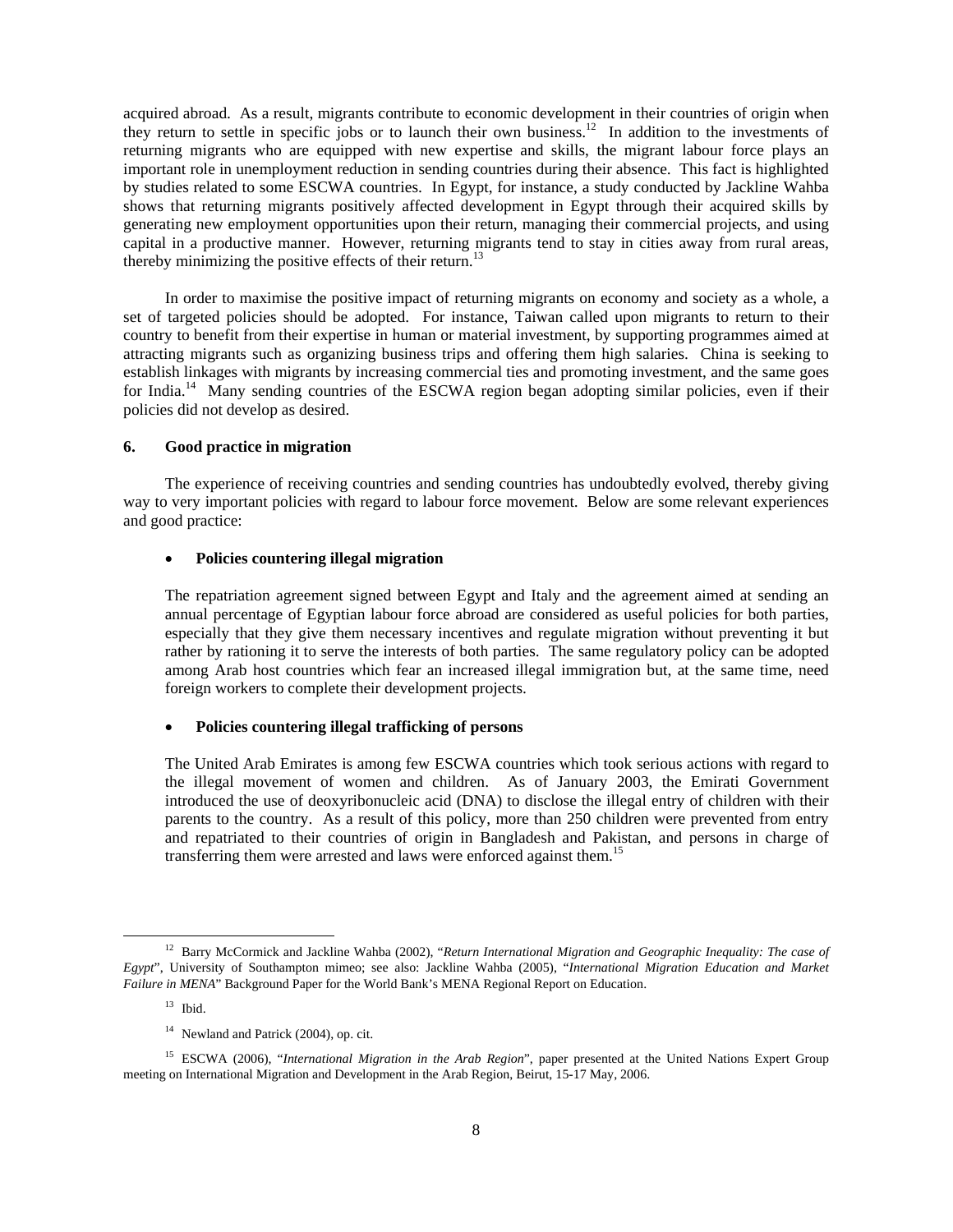#### • **Policies protecting the rights of migrants**

 Many ESCWA countries have taken actions to protect the rights of migrant workers. In Jordan, for instance, foreign domestic workers were covered by the enforced labour law and special labour contracts were adopted to hire foreign labour force. Contracts provide for the respect of human rights of migrants and determine their financial rights including their basic salaries. Furthermore, Jordan amended the law on offices specialized in recruiting foreign domestic workers in order to control them.<sup>16</sup> The same action was also undertaken by Lebanon.

 In 2003, Bahrain issued the first report on human rights which included information about the ill treatment of foreign domestic workers. Based on the report, the Ministry of Labour undertook serious actions regarding the work permits of those migrants and introduced a hotline to receive their complaints.<sup>17</sup>

 In Saudi Arabia, the Consultative Council approved, in 2003, the creation of a Saudi Human Rights Authority. One of the main tasks of this independent authority was to investigate human rights violations against foreign labour force. In December 2004, the Ministry of Labour established a new department for the protection of foreign workers against ill treatment by their employers. Indeed, the ministry took serious actions against 30 Saudi persons who mistreated foreign domestic workers.<sup>18</sup>

# • **Use of modern security tools to track the entry and exit of migrants**

 Lebanon is considered among the leading ESCWA countries in this field as it established an electronic database recording the number of entries of all migrant workers in Lebanon, including the names and addresses of their employers. This database facilitates the control and tracking of foreign workers by the concerned authorities in the event of security unrest.<sup>19</sup>

## • **Policies on the long-term integration of migrants in host countries**

 Saudi Arabia is preparing a policy for the integration of non-Arab migrants by promulgating a law that extends the required residence period for settlement but does not allow this right to migrants from all nationalities.<sup>20</sup>

# **7. Gaps in migration regulations and policies in ESCWA countries**

Four main gaps can be identified in migration regulations in ESCWA countries, as follows:

• **First gap**: Absent or weak institutional frameworks regulating migration in ESCWA countries. With the exception of Egypt, most ESCWA countries either do not have an integrated institutional framework to address migration issues or suffer from weak frameworks either because they are incomplete or due to weak coordination among concerned governmental bodies, absent laws, procedures and policies, or lacking transparency and multiple policy changes. Even in the case of Egypt, some institutions are not activated as required, such as the Higher Committee for Migration.

 <sup>16</sup> Ibid.

<sup>&</sup>lt;sup>17</sup> Baldwin-Edwards (2005), op. cit.; see also: ILO (2004), "Gender and Migration in the Arab States: The case of Domestic Workers", Arab Regional Bureau.

<sup>18</sup> Baldwin-Edwards (2005), op. cit.

 $19$  ILO (2004), op. cit.

 $20$  Baldwin-Edwards (2005), op. cit.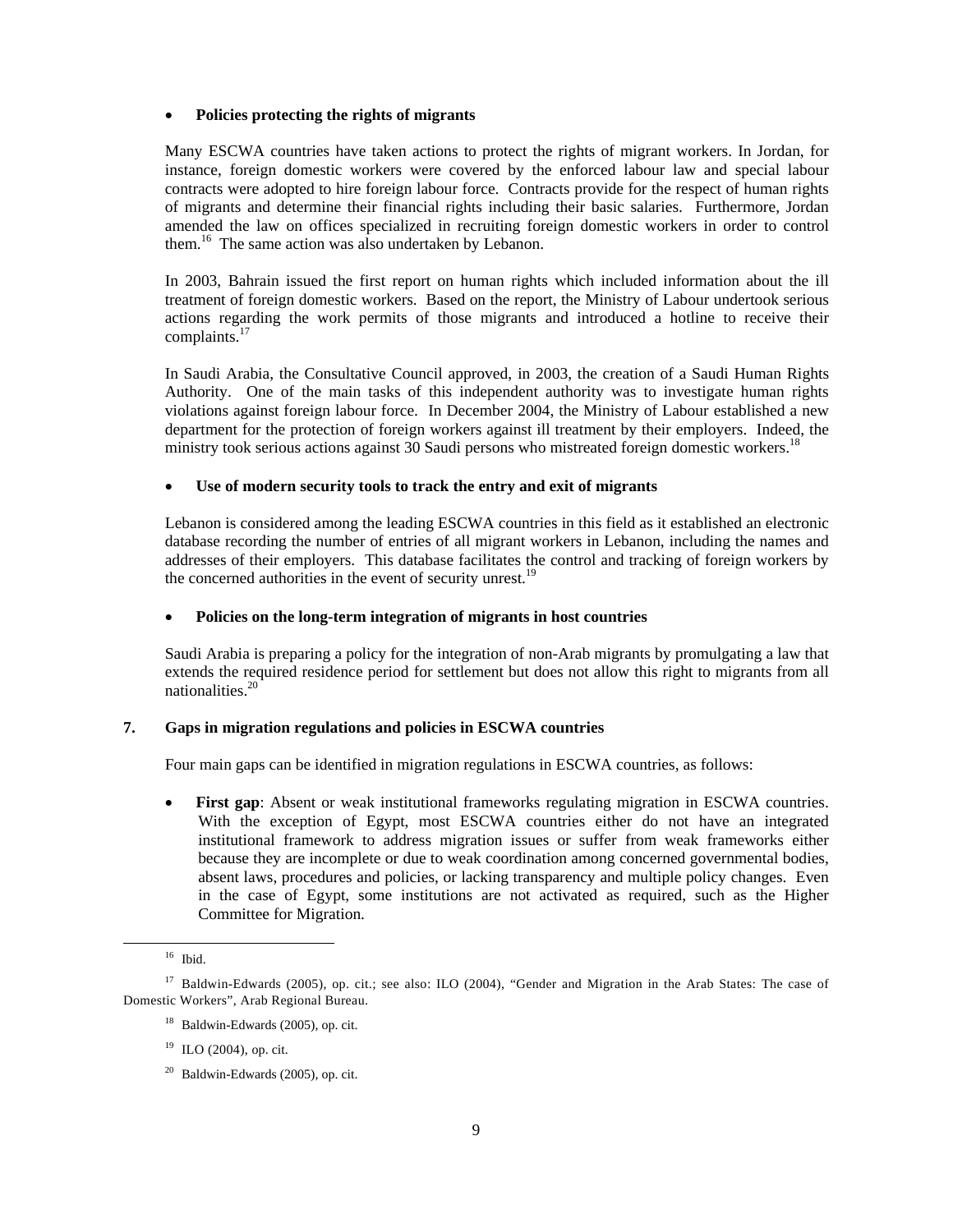- Second gap: Weak legislations related to the rights of migrants. Some ESCWA countries have recently demonstrated their interest in that issue, such as Bahrain, Jordan and Lebanon regarding foreign domestic workers. However, legislations are still weak and they should be enacted to protect migrant rights.
- **Third gap**: Weak policies countering illegal migration. ESCWA countries do not have intraregional repatriation agreements or agreements with other countries except for the one signed between Egypt and Italy. Few legislations in ESCWA countries criminalize human trafficking brokers or whoever helps in using trafficking channels. In terms of international agreements, the Protocol against the Smuggling of Migrants by Land, Sea and Air was ratified by 89 countries including five ESCWA countries, namely Egypt, Lebanon, Oman, Saudi Arabia and Yemen.<sup>21</sup> The Protocol to Prevent, Suppress and Punish Trafficking in Persons, Especially Women and Children was ratified by 97 countries including Egypt, Iraq, Jordan, Lebanon, Oman, Qatar, Saudi Arabia and the United Arab Emirates.<sup>22</sup>
- **Fourth gap**: Weak commitment of many ESCWA countries to international conventions and agreements regulating the rights of migrants. For instance, except for Bahrain and Kuwait, few GCC countries ratified international conventions on the protection of the rights of migrants. Besides, the United Nations Trafficking Protocol was only ratified by Bahrain and Egypt among ESCWA countries, and the United Nations Convention on the Protection of the Rights of All Migrant Workers and Members of Their Families of 1990 was only ratified by Egypt in the ESCWA region.23 Furthermore, Egypt and Yemen are the only ESCWA countries which ratified the 1951 Convention on the Status of Refugees and 1967 Protocol, while ESCWA countries which host the highest number of refugees, namely Jordan, Lebanon and the Syrian Arab Republic did not ratify those conventions. $24$

# **Conclusions**

 The 2009 Human Development Report included several fundamental orientations about migration that should be adopted at the global level, such as: Protecting the basic rights of migrants; minimizing the cost of migration transactions; incorporating human transfer into development strategies; liberalizing and simplifying ways for people to work abroad. Therefore, the main challenge facing the world in general and ESCWA countries in particular is to adopt the best ways to manage migration (rather than allowing or preventing migration) in order to maximise benefits and mitigate losses. This is the pivotal issue of migration which needs to be addressed by ESCWA countries in the light of the ongoing political and social changes affecting societies. As such, several actions should be taken by ESCWA countries to enhance migration management.

 Another main problem lies in migration data and distribution of migrants on the basis of age, skills and education, both in receiving countries and sending countries of the ESCWA region. In order to develop sound policies, ESCWA countries need accurate data on migrants, especially if they are seeking to benefit from migration in development. Therefore, there is an urgent need that host countries publish detailed statistics about migrants as per their countries of origin, as this action is not currently undertaken in ESCWA countries. Moreover, data should be classified according to specific standards in order to follow up developments over time, and should be continuously updated. To that end, new statistical methods should be

 $24$  ILO (2004), op. cit.

<sup>&</sup>lt;sup>21</sup> Treaties Office Database, EUROPA, webpage: http://ec.europa.eu/world/agreements/prepareCreateTreatiesWorkspace/ treatiesGeneralData.do?step=0&redirect=true&treatyId=2841.

<sup>&</sup>lt;sup>22</sup> UN Treaty Collection, webpage: http://treaties.un.org/Pages/ViewDetails.aspx?src=TREATY&mtdsg\_no=XVIII-12a&chapter=18<=en.

 $23$  Baldwin-Edwards (2005), op. cit.